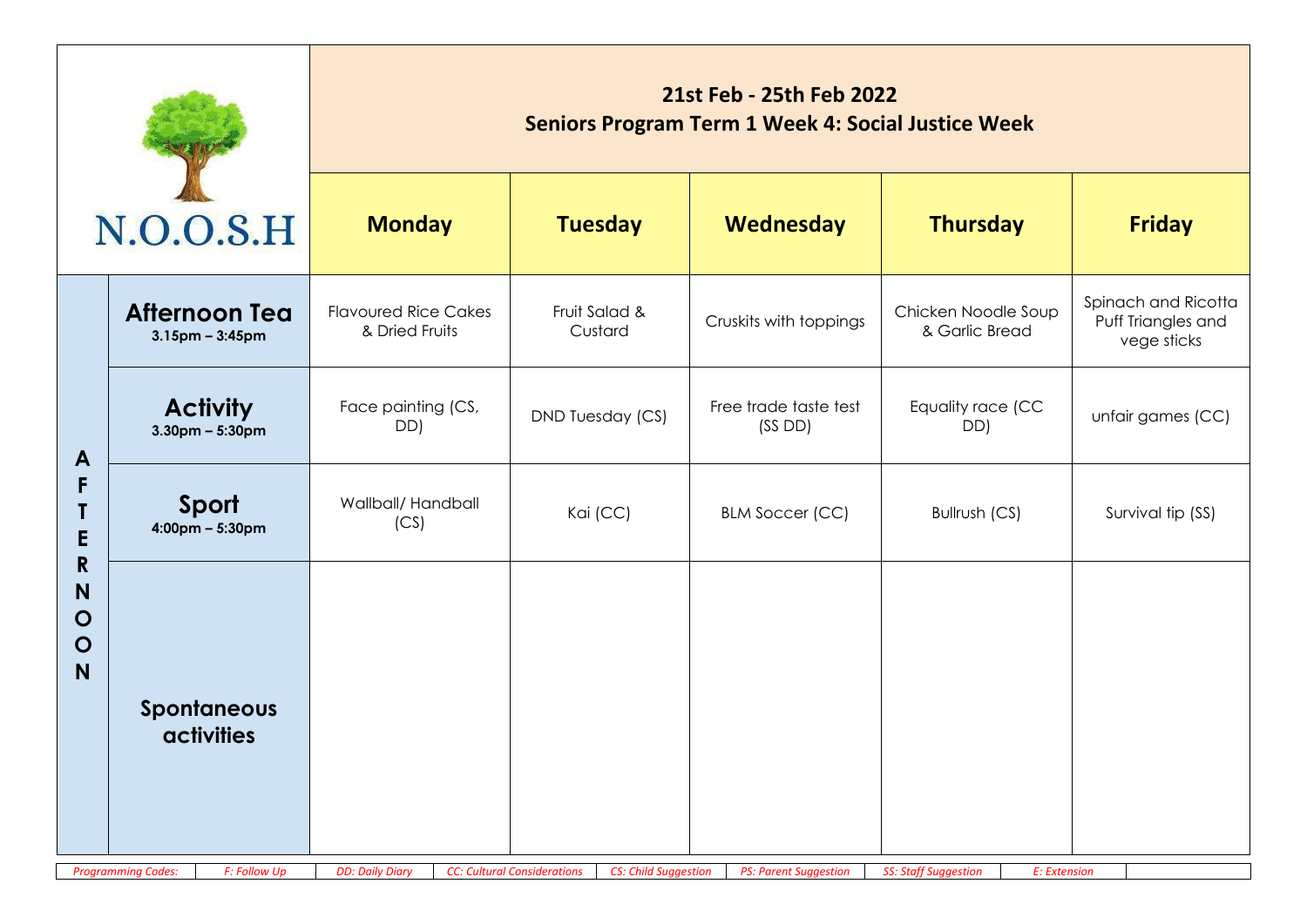| <b>Monday PM</b> | <b>Tuesday PM</b> | <b>Wednesday PM</b>    | <b>Thursday PM</b>                                    | <b>Friday PM</b>                                                                                                                                                                                                                                                                                   |
|------------------|-------------------|------------------------|-------------------------------------------------------|----------------------------------------------------------------------------------------------------------------------------------------------------------------------------------------------------------------------------------------------------------------------------------------------------|
| Mizy Design      |                   | <b>TASTE TEST</b><br>B |                                                       | Task 9 - The Unfair Game<br>Design a game that is unfair to most of the players and that<br>gives an advantage to one player over the others.<br>Describe your game - How is it unfair? What chances does<br>one player get that the others don't? Play the game - does<br>this player always win? |
|                  |                   |                        | LRUSHI<br>A Celebration of the Great New Zealand Game |                                                                                                                                                                                                                                                                                                    |

| MONDAY |  |
|--------|--|
|--------|--|

**PM:** 

**TUESDAY:**

**PM:** 

**WEDNESDAY:**

**PM:** 

| <b>Programming Codes:</b> |  | F: Follow Up   DD: Daily Diary   CC: Cultural Considerations   CS: Child Suggestion   PS: Parent Suggestion   SS: Staff Suggestion |  | <b>F: Extension</b> |
|---------------------------|--|------------------------------------------------------------------------------------------------------------------------------------|--|---------------------|